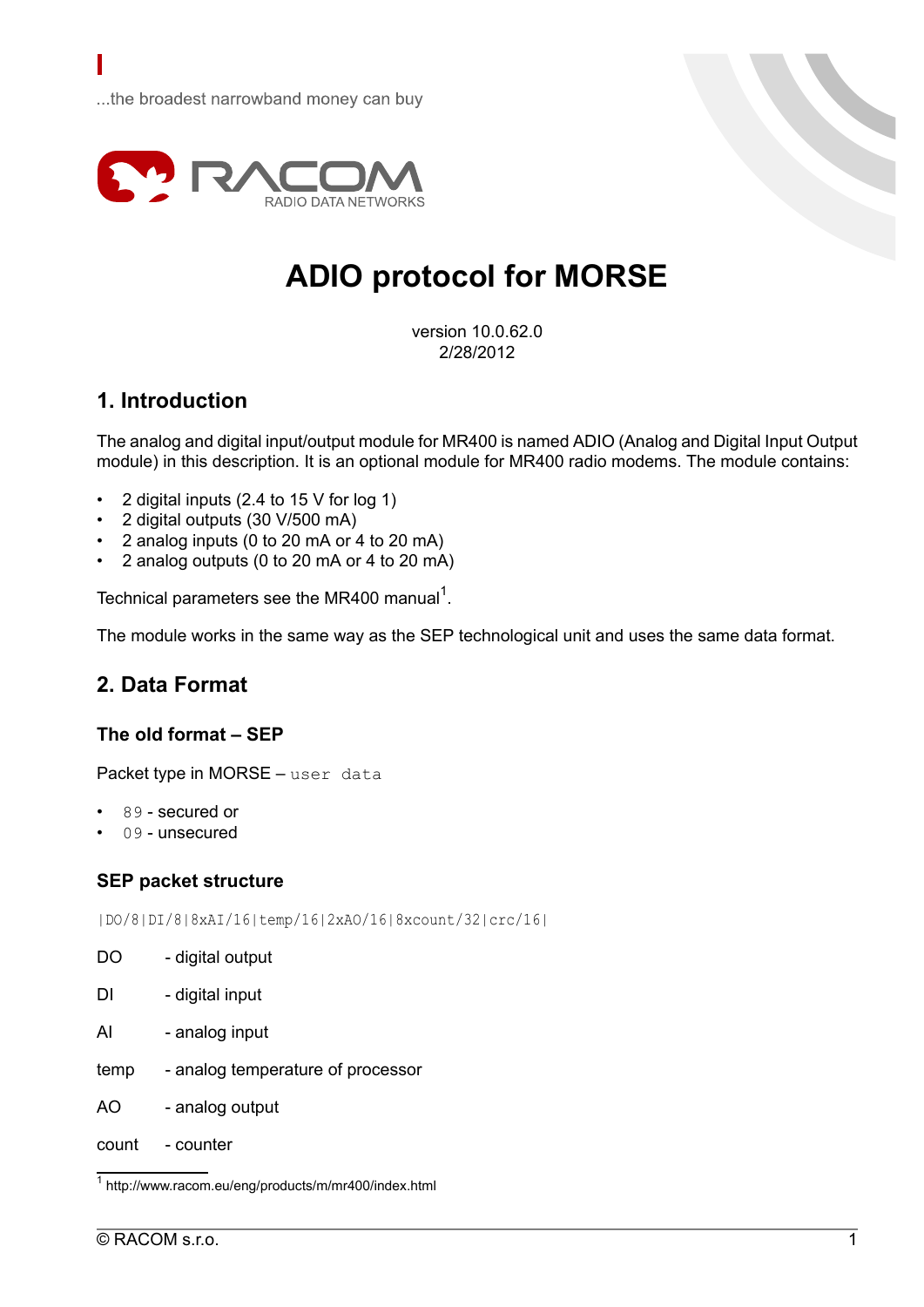Unused parts of the packet are filled with zeros. Counters are not used and their 8 double words also contain zeros.

### **The new format - MTF**

Packet type in MORSE – prot data

- 8A secured or
- 0A unsecured

### **Structure of MTF packet**

|format/8|err/8|reqNo/8|respNo/8| data\_part |chksum|

 $format - 01 - first version$ 

err - error message

- reqNo request number
- respNo response number
- data part  $-$  the block containing commands and data, the number of  $data$  part in one packet is arbitrary up to the maximal packet length 1400 Byte
- chksum the check sum

Data part:

```
|type/8|ft/1|cmd/3|size/4|cnt/4|offset/12| data |
```
(usual short data\_part for SEP/ADIO)

type - type of data part (read, write...) see MTF description

ft - format length of data part

- cmd command
- size data block size in words
- cnt number of data blocks
- offset offset
- data the data, see the MTF description

The MTF is recommended for new applications.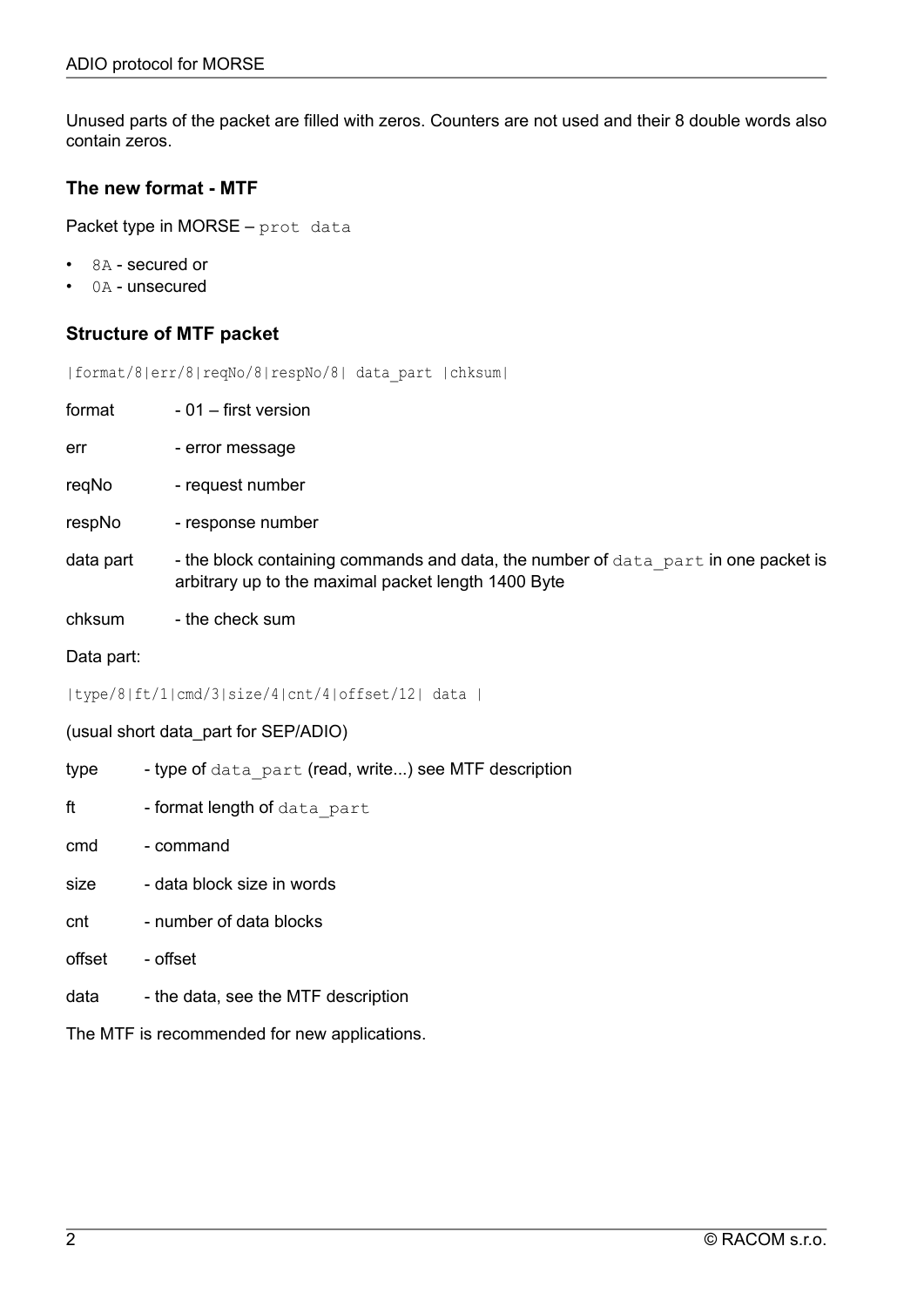### **Example of transmission of analog values in the MTF**

Range 0 - 20 mA

|                    |        |                                                                                                      | range               | according to |
|--------------------|--------|------------------------------------------------------------------------------------------------------|---------------------|--------------|
| 5,010 mA           | 0x1392 | input current, range 0 - 20 mA                                                                       | 0x0000 - 0x4E20     | GPe 0pd TG   |
|                    |        | Measured by the 12-bit A/D converter and<br>converted according to the calibration con-<br>stants    |                     |              |
|                    | 0x0401 | Value sent to the network, 0 - 20 mA                                                                 | $0x000 - 0x$ FFF    | ∣iMGle       |
|                    |        |                                                                                                      | 1 bit $\sim$ 4,9 uA |              |
|                    | 0x0401 | Value received from the network, 0 - 20 mA                                                           | 0x000 - 0xFFF       | liMGle       |
|                    |        | Converted according to calibration constants<br>of the converter and converted to an analog<br>value |                     |              |
| $5,006 \text{ mA}$ | 0x138E | output current, range 0 - 20 mA                                                                      | 0x0000 - 0x4E20     | GPe 0pd TG   |

### Range 4 - 20 mA

|          |        |                                                                                                      | range               | according to |
|----------|--------|------------------------------------------------------------------------------------------------------|---------------------|--------------|
| 5,010 mA | 0x1392 | input current, range 4 - 20 mA                                                                       | 0x0FA0 - 0x4E20     | GPe 0pd TG   |
|          |        | Measured by the 12-bit A/D converter and<br>converted according to the calibration con-<br>stants    |                     |              |
|          | 0x0102 | Value sent to the network, 4 - 20 mA                                                                 | $0x000 - 0x$ FFF    | liMGle       |
|          |        |                                                                                                      | 1 bit $\sim$ 3,9 uA |              |
|          | 0x0102 | Value received from the network, 4 - 20 mA                                                           | 0x000 - 0xFFF       | ∣iMGle       |
|          |        | Converted according to calibration constants<br>of the converter and converted to an analog<br>value |                     |              |
| 5,008 mA | 0x1390 | output current, range 4 - 20 mA                                                                      | 0x0FA0 - 0x4E20     | GPe 0pd TG   |

### **3. Implementation in Morse**

The ADIO module is used in a similar way to SEP, see the description of the SEP protocol: [www.racom.eu,](http://www.racom.eu/eng/support/protocol.html) Products, MR400, MORSE, Detail description of individual protocols<sup>2</sup>

The ADIO module can be used in different ways:

1. Connecting two MR400+ADIO over a radio link.

The state of inputs Dinp 0,1 and Ainp 0,1 is transferred to outputs Dout 0,1 and Aout 0, 1 of the opposite station:

<sup>&</sup>lt;sup>2</sup> http://www.racom.eu/eng/support/protocol.html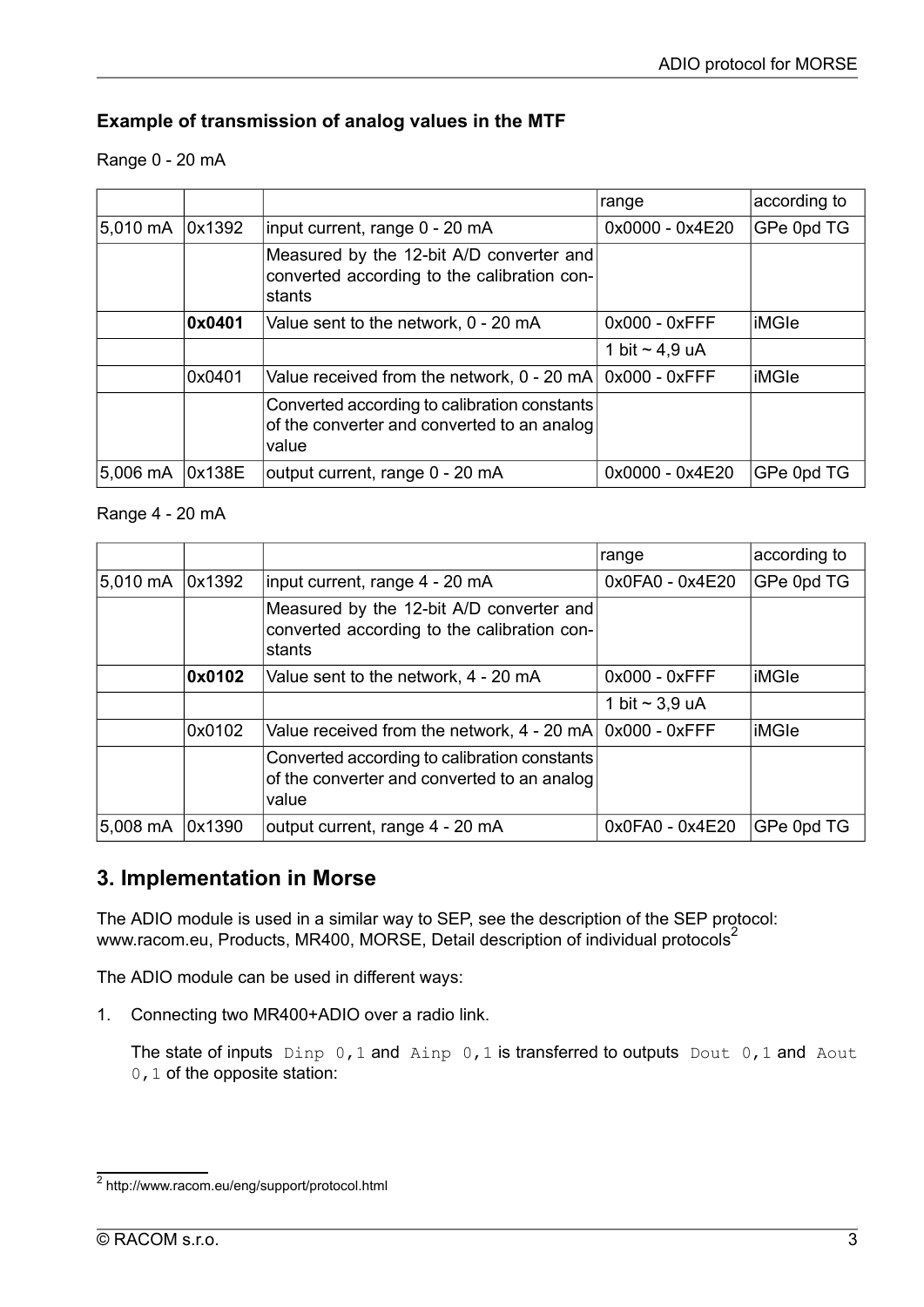

2. Connecting MR400+ADIO to MR25 and SEP:



3. Connecting a greater number of ADIO modules to a control center.

ADIO modules are Slaves. The state of their inputs  $\text{Dinp } 0,1$  and  $\text{Ainp } 0,1$  is transferred to the center. Outputs Dout 0, 1 and Aout 0, 1 are controlled from the center. The MODBUS protocol compatible with MTF is used in the center.



4. Connecting a greater number of ADIO modules to a central SEP in group mode (or two ADIO to one central ADIO module in group mode). Then to each I/O channel on SEP belongs one I/O channel in choosen ADIO module.

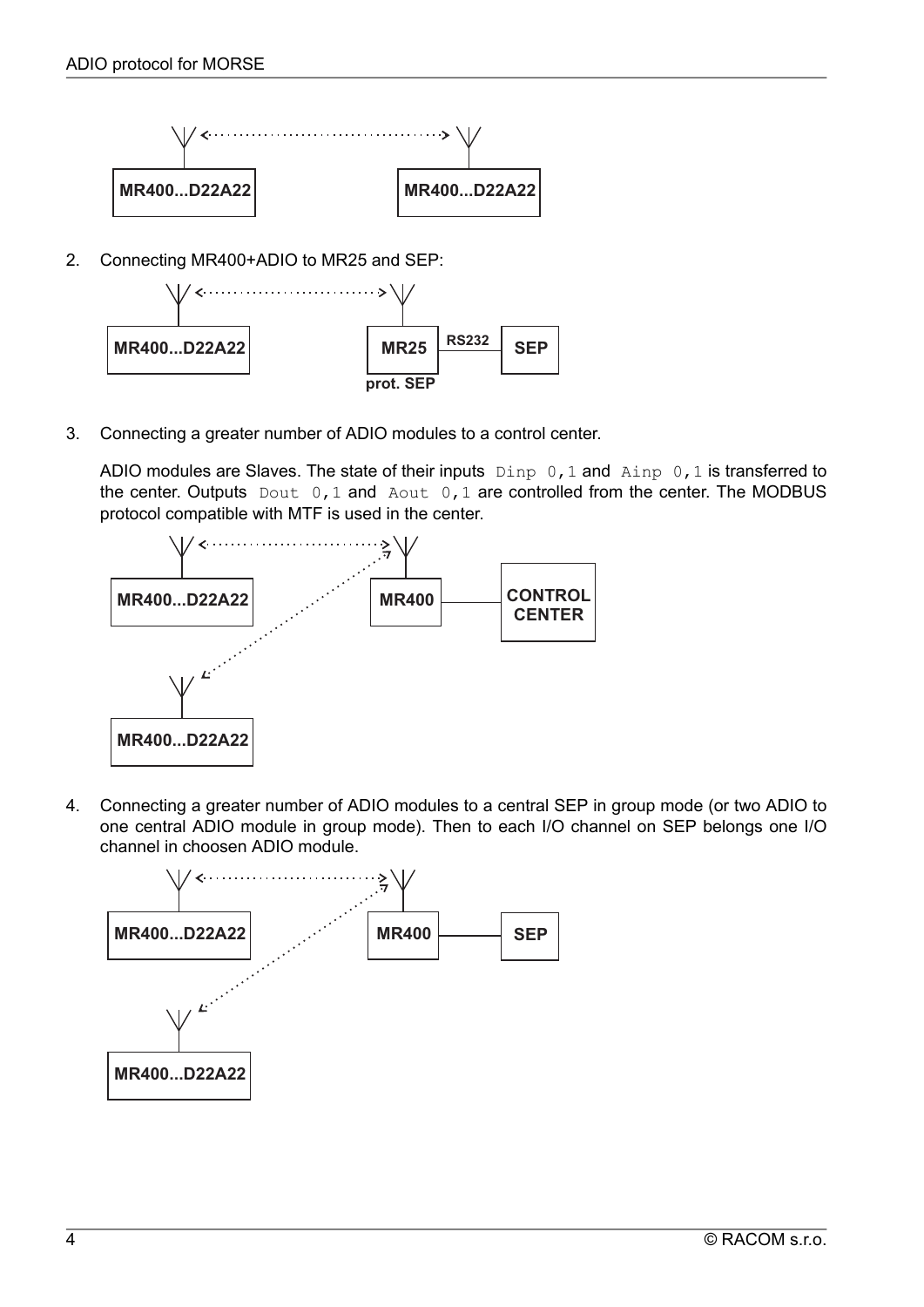### **3.1. Example for the SEP format**

Connecting MR400+ADIO to MR25 and SEP:  $\rightarrow$ **MR400...D22A22** MR25  $\frac{|\text{MR25}|}{|\text{MR25}|}$  SEP



#### Packet format:

|DO/8|DI/8|8x AI/16|temp/16|2x AO/16|8x count/32|crc/16|

#### Monitoring RF channel on 690F9901:

10:34:43.754|690F9901 690F9902|690F9901 690F9902|0CA\*31\* 74 24|89 1dat 00FE 4AB5 0E80 0000 0000 0000 0000 0000 0000 0000 4A6C 0E6E 0000 0070 0000 0000 0000 0000 0000 0000 0000 0000 0000 0000 0000 0000 0000 0000 7DDF

10:34:47.118|690F9902 690F9901|690F9902 690F9901|6A6 RFTX 20\*09 0dat FE02 4A9A 0E6E 0000 0000 0000 0000 0000 0000 0000 4AB5 0E80 0000 0000 0000 0000 0000 0000 0000 0000 0000 0000 0000 0000 0000 0000 0000 0000 4D4F

The first packet is sent from the SEP PLC and byte FE describes the state of SEP inputs. It is copied to the ADIO output register and only two LSBs are physically set on the digital outputs. Similarly next word 4AB5 describes the state of analog input No.0 on SEP and is copied to an ADIO analog output.

00FE 4AB5 0E80 0000 0000 0000 0000 0000 0000 0000 4A6C 0E6E 0000 0070 0000 : : AI0 AI1 AO0 AO1 counter00 : : (not used : :..DI FE = 1111 1110 = AI1=1, AI0=0 in ADIO) :DO 00 = 0000 0000

The second packet is sent later from ADIO. At the location of outputs this packet contains the original FE byte from SEP (actual state of ADIO digital outputs is only  $A[0.1]$ ,  $A[0.0]$ . The following byte 02 describes the state of two digital inputs  $(DI1=1, DIO=0)$ .

The eleventh word 4AB5 has a value obtained from SEP and represents the state of analog output 0 here. This output is connected by conductor to the AI0 in our example. This is why the size of the output current AO0 is the same as AI0 (19.10 mA and 19.12 mA, see below). The respective words are different (4A9A and 4AB5). The cause of this is the different characteristics of the A/D converters, which are corrected by calibration constants.

The state of ADIO ports can be monitored with command "GPe 0pdT":

Test: Set digi(O)ut Set (A)n out (G)et values (q)uit  $>>G$ Gai0 19.10mA (4A9A) ai1 3.70mA (0E73) ao0 19.12mA (4AB5) ao1 3.71mA (0E80) di 0002/mask 0003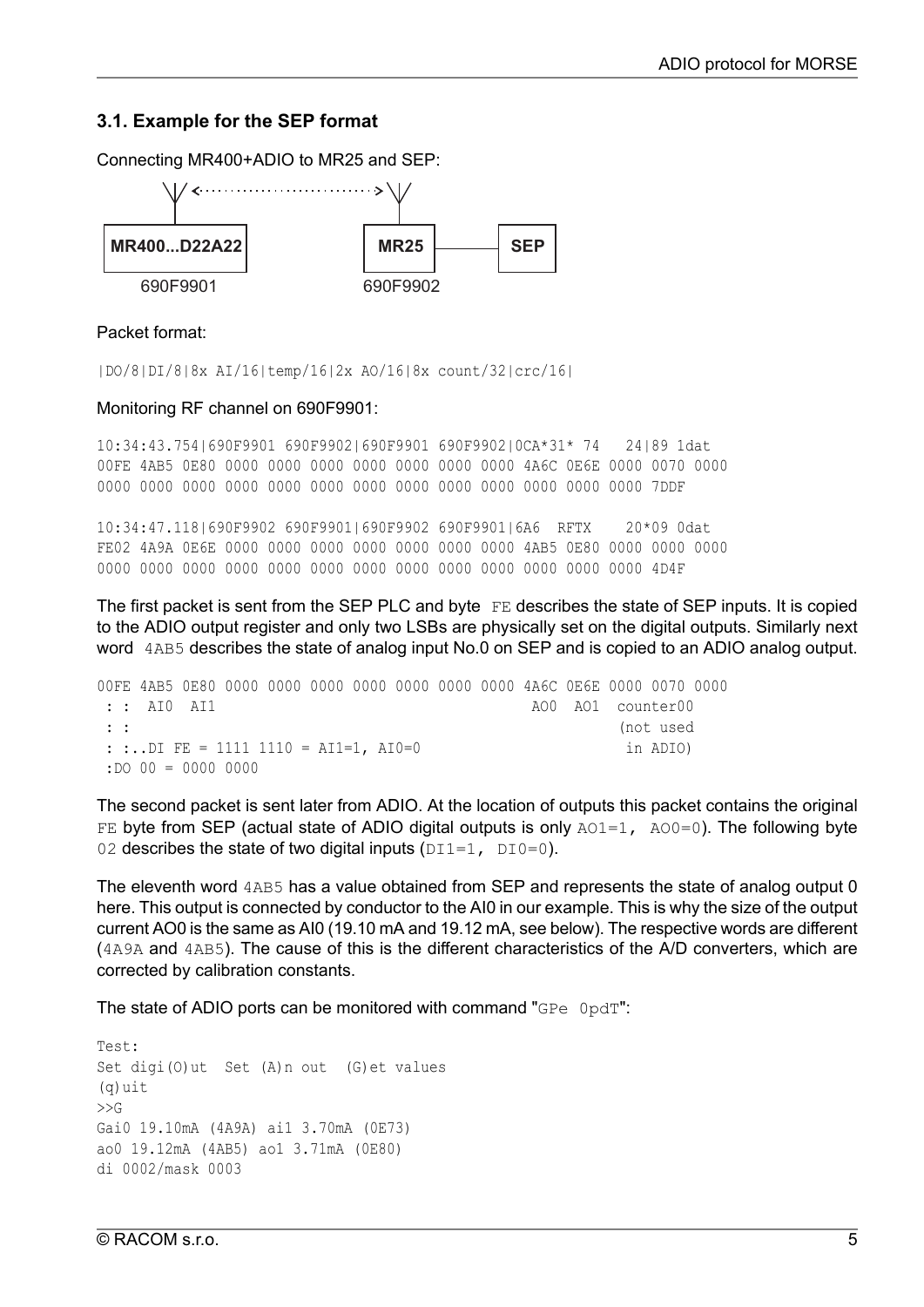```
do 00FE/mask 0003 ... the mask reminds you that only the 2 LSBs are valid
>>
```
We can set up the digital outputs, for example, to state 0000 0011 using command "O3" (only the 2 LSB are set) or analog output to 15 mA using command "A1m15" or "A1 15000".

Next [examples](http://www.racom.eu/eng/support/protocols_docum/bc266__sepex.html) see the article SEP - examples $^3$ .

### **3.2. Example for the MTF format**

A packet sent from the ADIO module to the MORSE network:

```
08:57:04.547|   690F0003 00000001|G00I   00T   42||8A 1usr 0
0100 01C4 01C3 1000 0003 0003 0001 06C3 1000 0003 0003 0000 02C1 2000 4000 0100
07C1 2000 4000 4000 C927
```
Packet giving a breakdown by the individual data part:

| 08:57:04.547 |  |                     |  |  |                                    | 690F0003 000000016001 OUT 42118A 1usr 0 |  |  |  |
|--------------|--|---------------------|--|--|------------------------------------|-----------------------------------------|--|--|--|
| 0100 01C4    |  |                     |  |  | header                             |                                         |  |  |  |
|              |  |                     |  |  | 01C3 1000 0003 0003 0001  D input  |                                         |  |  |  |
|              |  |                     |  |  | 06C3 1000 0003 0003 0000  D output |                                         |  |  |  |
|              |  | 02C1 2000 4000 0100 |  |  | A input                            |                                         |  |  |  |
|              |  | 07C1 2000 4000 4000 |  |  | A output                           |                                         |  |  |  |
| C927         |  |                     |  |  | checksum                           |                                         |  |  |  |

More detail in Article MORSE [technology](http://www.racom.eu/eng/support/prot/mtf/index.html) format<sup>4</sup>

### **4. Configuration Parameters**

Configuration is somewhat different to that of SEP and other protocols. SEP is a separate unit and a node communicates with it over the SCC channel using the SEP protocol.

ADIO is built into the CU and a node communicates with it via a Network Agent and does not need a special protocol. The Network Agent behaves in the same way as SCC in relation to the node, however if does not have an external hardware connection. Instead the Network Agents communicates directly with the ADIO module.

See the following example: We are using the command "Ne 1uG0":

Nodes:

|                                                                |  |                                                | retab |  |  |  |
|----------------------------------------------------------------|--|------------------------------------------------|-------|--|--|--|
| Nid address  M   u s   L   N   l w n q  sTO Err   Cent vTO hTO |  |                                                |       |  |  |  |
| $(0)$ 00455774                                                 |  | $-$ S00  $-$ R00  0 0 0 0  15 SERV OFF 304 30  |       |  |  |  |
| (1) 690F9901                                                   |  | G00 S00  - R01 0 0 0 0  15 SERV OFF 304 30     |       |  |  |  |
| (2) 00000000                                                   |  | S01 S00  - R02 0 0 0 0  15 SERV OFF 304 30     |       |  |  |  |
| (3) 00000000                                                   |  | S02 S00   - R03   0 0 0 0   15 SERV OFF 304 30 |       |  |  |  |
| (4) 00000000                                                   |  | S03 S00   - R04   0 0 0 0   15 SERV OFF 304 30 |       |  |  |  |

Also "GIe  $0 \text{uAn}$ " and " $0 \text{uM}$ "

<sup>3</sup> http://www.racom.eu/eng/support/protocols\_docum/bc266\_\_sepex.html

<sup>4</sup> http://www.racom.eu/eng/support/prot/mtf/index.html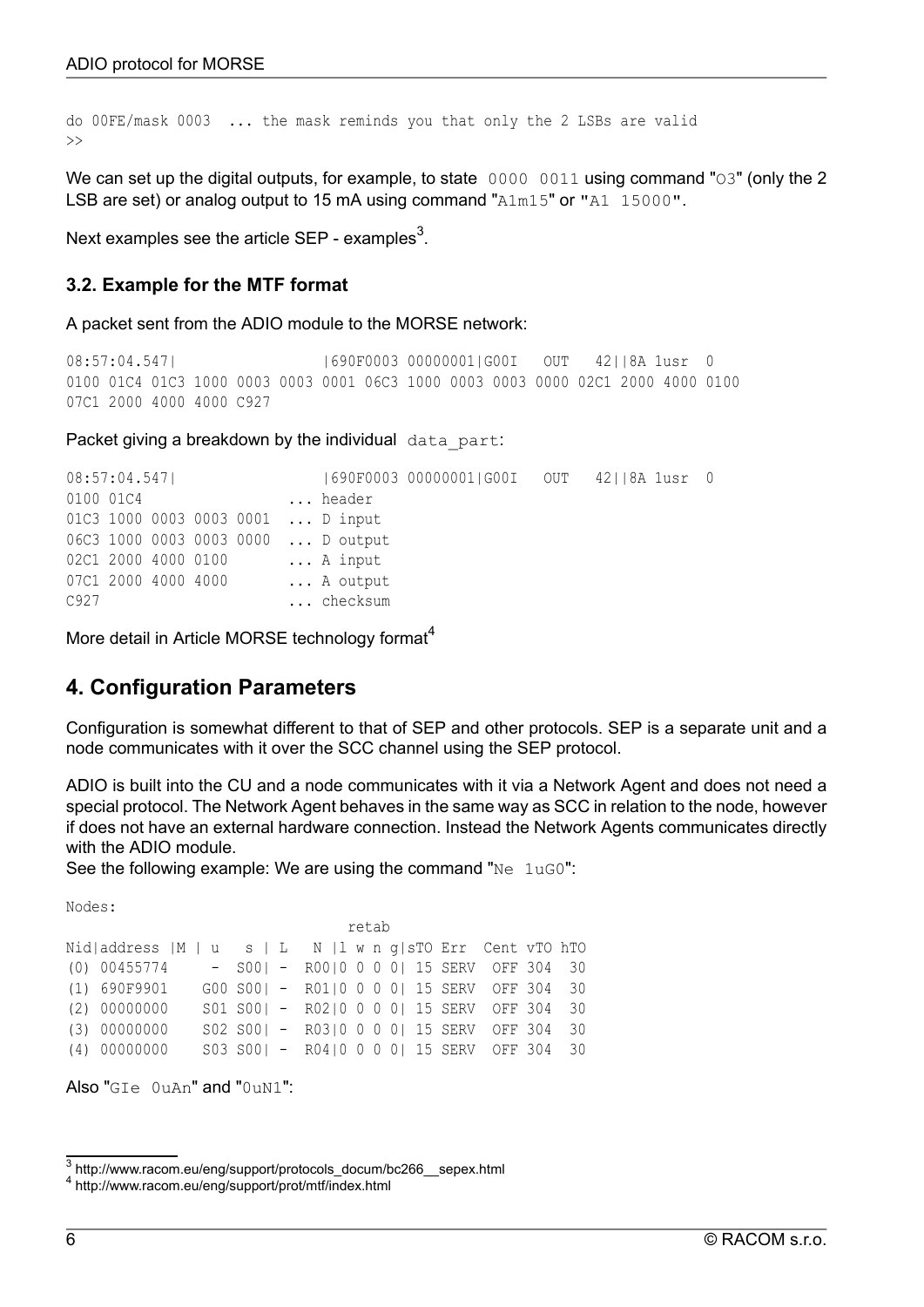```
Channel to Node Interface:
  retranslation | user+service lim
id N A t m | N A t Base m sec brc S e
(0) 0 NO AR | 1 NO AR ON OFF NONE
(1) 0 NO AR | 0 MASK 00000000/08 ON OFF NONE
```
And now "GPe" and " $0+d$ ":

Nag: id |typ|subt| addr | mask | (0) 0003 0000 690F9902 001E0064 (1) 0000 0000 00000000 00000000

Using command "0pd" we obtain the parameters:

#### **4.1. Configuration Parameters**

The parameters are similar as for the SEP protocol:

```
Adio parameters:
(p)artner:690F0002 t(i)me:30s p(o)ll:10*10ms
n(e)t dead timeout:90s
analog (t)hr:200*10uA (f)ilter:0 (m)ask:3h
init (d)igi outs value:0h
init (a)na outs mode:all low value (0/4mA)
(N)egate digi outs mask:0h
Ala(r)m messages:OFF Alarm parameter(s)
(C)ounters:OFF (c)ounters parameters
(G)roup mode:OFF
(g)roup params
for(M)at:SEP
(A) out:4mA - 20mA
g(l)ue to resp:OFF
(D)ebug level:0
App m(0)de:normal
(1) power control params
(2) rfc usage alarm params
(T)est menu
(P)roduction
(q)uit
\rightarrow(p)art-
ner:690F9902
                 - MORSE address of opposite CU, 3 upper bytes are used for creating address in
                 the (G) roup mode
t(i)me:30s - period for transmitting to (p)artner, if there were no input changes
p(o)ll:10*10ms - period Agent communicates with I/O module(100ms here)
n(e)t dead
timeout:90s
                 - if no packet arrives from the opposite station in this time, the output are set in the
                 initial values
```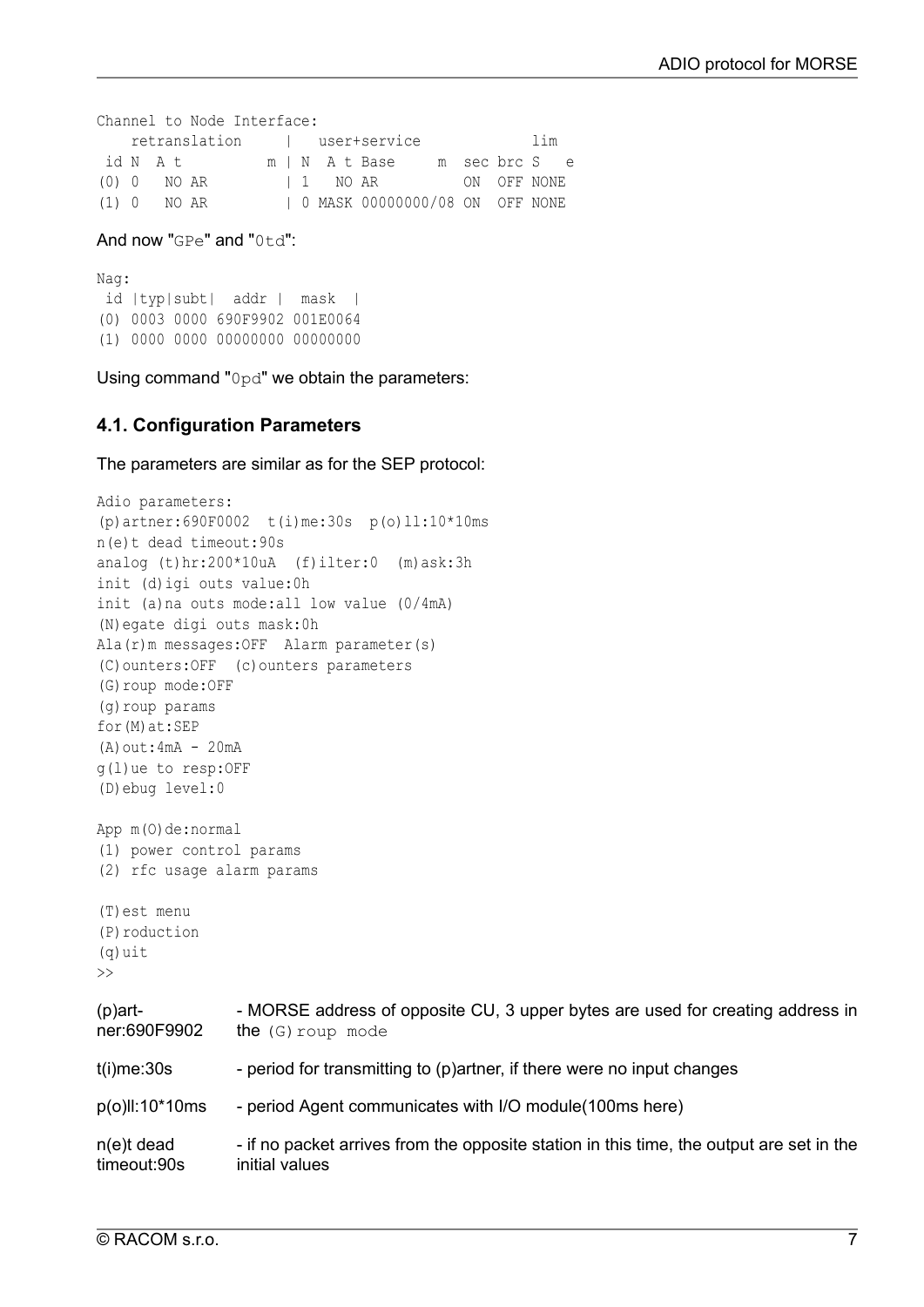| analog<br>(t)hr:200*10uA                         | - packet is sent to the network upon exceeding this limit of the change on the analog<br>input, max. value is 255*10uA<br>CU also transmits upon each change of digital inputs.                                                |  |  |  |  |  |  |
|--------------------------------------------------|--------------------------------------------------------------------------------------------------------------------------------------------------------------------------------------------------------------------------------|--|--|--|--|--|--|
| $(f)$ ilter:0                                    | - low pass filter of changes on analog inputs,                                                                                                                                                                                 |  |  |  |  |  |  |
|                                                  | $(f)$ : 0 - no filtering, the immediate values of analog changes are transmitted<br>$\bullet$                                                                                                                                  |  |  |  |  |  |  |
|                                                  | $(f)$ : 1 - to 10, larger values are not recommended – changes appear in a reduced<br>$\bullet$<br>value, the full change appears after a delay                                                                                |  |  |  |  |  |  |
| $(m)$ ask: $3h$                                  | - digital inputs, whose changes should be transferred are marked with a bit mask<br>00-03h. At (m): 3h reads both digital inputs.                                                                                              |  |  |  |  |  |  |
| init (d)igi outs<br>value:0h                     | $-$ Dout is set to this value after $Init$ or start the protocol                                                                                                                                                               |  |  |  |  |  |  |
| init (a)na outs<br>mode:all low<br>value (0/4mA) | - both Aout are set to this value after Init or start the protocol                                                                                                                                                             |  |  |  |  |  |  |
| (N)egate digi<br>outs mask:0h                    | - the masked digital channels are negated on the opposite CU                                                                                                                                                                   |  |  |  |  |  |  |
| $Ala(r)m$ mes-<br>sages:OFF                      | - ON - joins a data part with cmd=5 (alarm), if status defined in Alarm<br>parameter (s) occurred, for MTF only                                                                                                                |  |  |  |  |  |  |
| Alarm<br>parameter(s)                            | defines the state of analog and digital inputs, at which is generated the Ala $(r)$ m<br>$\bullet$<br>messages<br>Send (s) tatus info: ON -joins the data part having type=05 (holding<br>registers)                           |  |  |  |  |  |  |
| (C)ounters: OFF                                  | - ON - in MTF joins the data part having type=08 (counters) - obsolete                                                                                                                                                         |  |  |  |  |  |  |
| (c)ounters<br>parameters                         | - obsolete                                                                                                                                                                                                                     |  |  |  |  |  |  |
| (G)roup                                          | - selection of Group mode                                                                                                                                                                                                      |  |  |  |  |  |  |
| mode:OFF                                         | (o) $n$ - commun. with addresses according to $(g)$ roup params                                                                                                                                                                |  |  |  |  |  |  |
|                                                  | $o(f)$ f - communication with $p(a)$ rtner address                                                                                                                                                                             |  |  |  |  |  |  |
| (g)roup params                                   | - Parameters are set individually for groups $(0)$ and $(1)$ :<br>Group processing:                                                                                                                                            |  |  |  |  |  |  |
|                                                  | - first group parameters<br>id 0<br>$(t)$ hreshold: $10*10uA$<br>remote (a)ddress:2<br>remote (g) roup: 6<br>id 1<br>- second group parameters<br>$t(h)$ reshold: $250*10uA$<br>remote $a(d)$ dress: 2<br>remote $g(r)$ oup: 7 |  |  |  |  |  |  |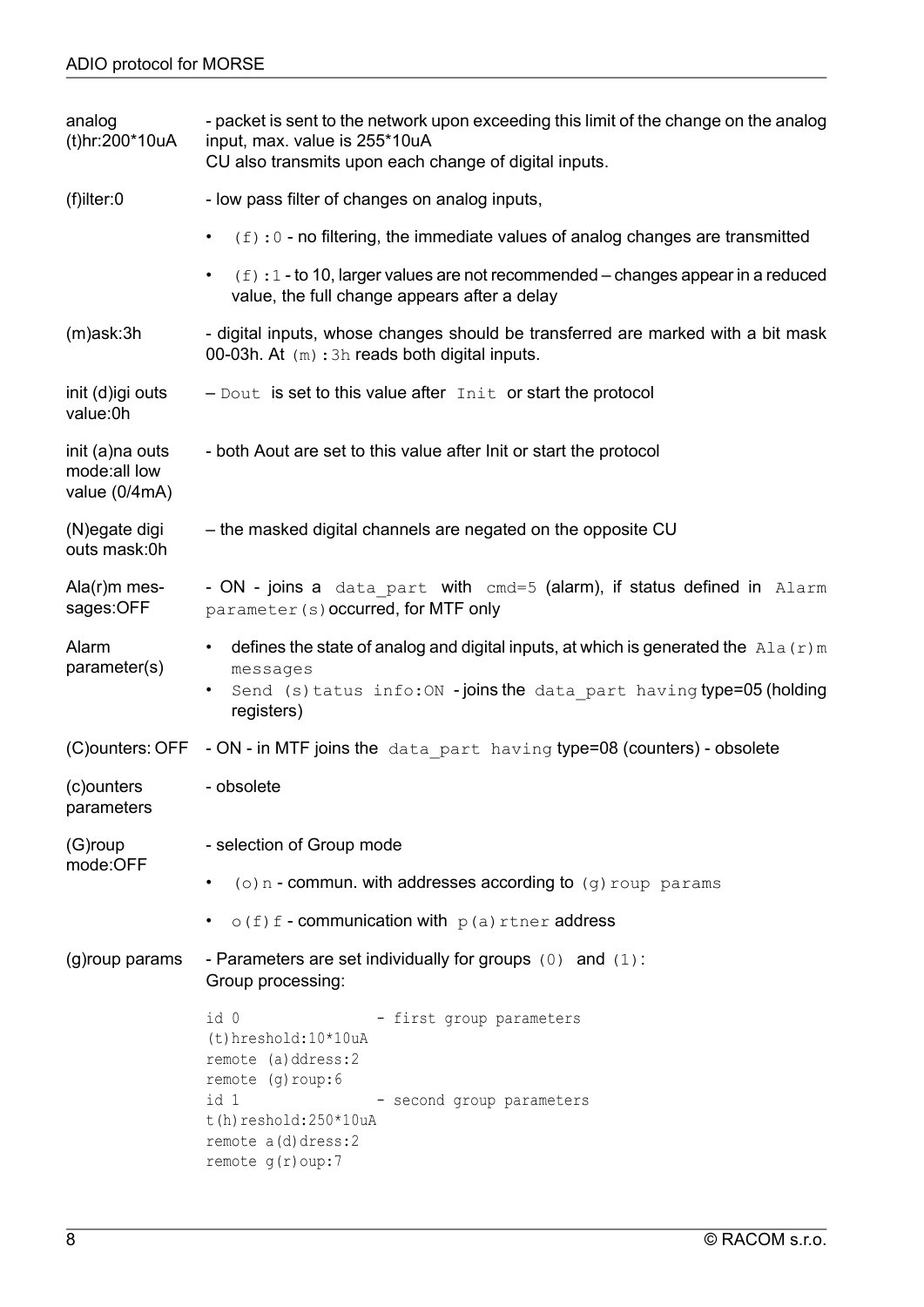|                                 | $(q)$ uit<br>$\gt$                                                                                                                                                                                                                        |               |                                                                                                                                                  |  |  |  |  |
|---------------------------------|-------------------------------------------------------------------------------------------------------------------------------------------------------------------------------------------------------------------------------------------|---------------|--------------------------------------------------------------------------------------------------------------------------------------------------|--|--|--|--|
|                                 | (t)hreshold:10*10uA                                                                                                                                                                                                                       |               | - sensitivity threshold of analog inputs for causing<br>transfer                                                                                 |  |  |  |  |
|                                 | remote (a)ddress:2h                                                                                                                                                                                                                       |               | - lower byte of opposite station address, 3 upper bytes<br>are taken from parameter (p) artner; address 00h<br>disables the group from operation |  |  |  |  |
|                                 | remote (g)roup:6                                                                                                                                                                                                                          |               | - number of group in the opposite station                                                                                                        |  |  |  |  |
| for(M)at:MTF                    | (s) SEP - original SEP format for MORSE packet<br>٠<br>(m) MTF - new all-purpose format for technological MORSE packet data<br>$\bullet$<br>(b) SEP+MTF - sends the MTF format in the MORSE network, receives both<br>SEP and MTF formats |               |                                                                                                                                                  |  |  |  |  |
| $(A)$ out:<br>4mA-20mA          | $(4)$ 4mA - 20mA - current loop 4-20mA<br>$(0)$ 0mA - 20mA - current loop 0-20 mA<br>$\bullet$                                                                                                                                            |               |                                                                                                                                                  |  |  |  |  |
| g(l)ue to                       | OFF- off<br>$\bullet$                                                                                                                                                                                                                     |               |                                                                                                                                                  |  |  |  |  |
| resp:OFF                        | ON - the glueing the spontaneous packet to command response possible<br>$\bullet$                                                                                                                                                         |               |                                                                                                                                                  |  |  |  |  |
| (D)ebug level:0                 | 0 - without debug messages<br>$\bullet$                                                                                                                                                                                                   |               |                                                                                                                                                  |  |  |  |  |
|                                 | 1 - debug message is sent to the "ise" channel No.1                                                                                                                                                                                       |               |                                                                                                                                                  |  |  |  |  |
| App $m(O)$ de:                  | - special modes                                                                                                                                                                                                                           |               |                                                                                                                                                  |  |  |  |  |
|                                 | App mOde<br>$(0)$ normal<br>(2) rfc usage alarm                                                                                                                                                                                           |               | - standard ADIO functionality<br>(1) power control (solar) - mode(0) + low energy consumpting mode<br>- mode(0) + indication of RF traffic level |  |  |  |  |
| params                          | (1) power control - parameters for low energy consumpting mode (sleep)                                                                                                                                                                    |               |                                                                                                                                                  |  |  |  |  |
|                                 | Solar (A) ddress: 00000000<br>S(u) pervisor address: 00000000<br>A(s) leep after: 0s<br>(set alarm time and mode in Unit menu!)                                                                                                           |               |                                                                                                                                                  |  |  |  |  |
|                                 | Solar<br>- solar power supply MSU120 is connected to this node<br>(A)ddress                                                                                                                                                               |               |                                                                                                                                                  |  |  |  |  |
|                                 | - MORSE address of daemon, which switches off the CU<br>$S(u)$ pervisor<br>addr                                                                                                                                                           |               |                                                                                                                                                  |  |  |  |  |
|                                 | $A(s)$ leep<br>timeout                                                                                                                                                                                                                    | S(u) pervisor | - after this time the CU falls asleep, if no command arrives from the                                                                            |  |  |  |  |
| $(2)$ rfc usage<br>alarm params |                                                                                                                                                                                                                                           |               | - parameters for indication of radio traffic level                                                                                               |  |  |  |  |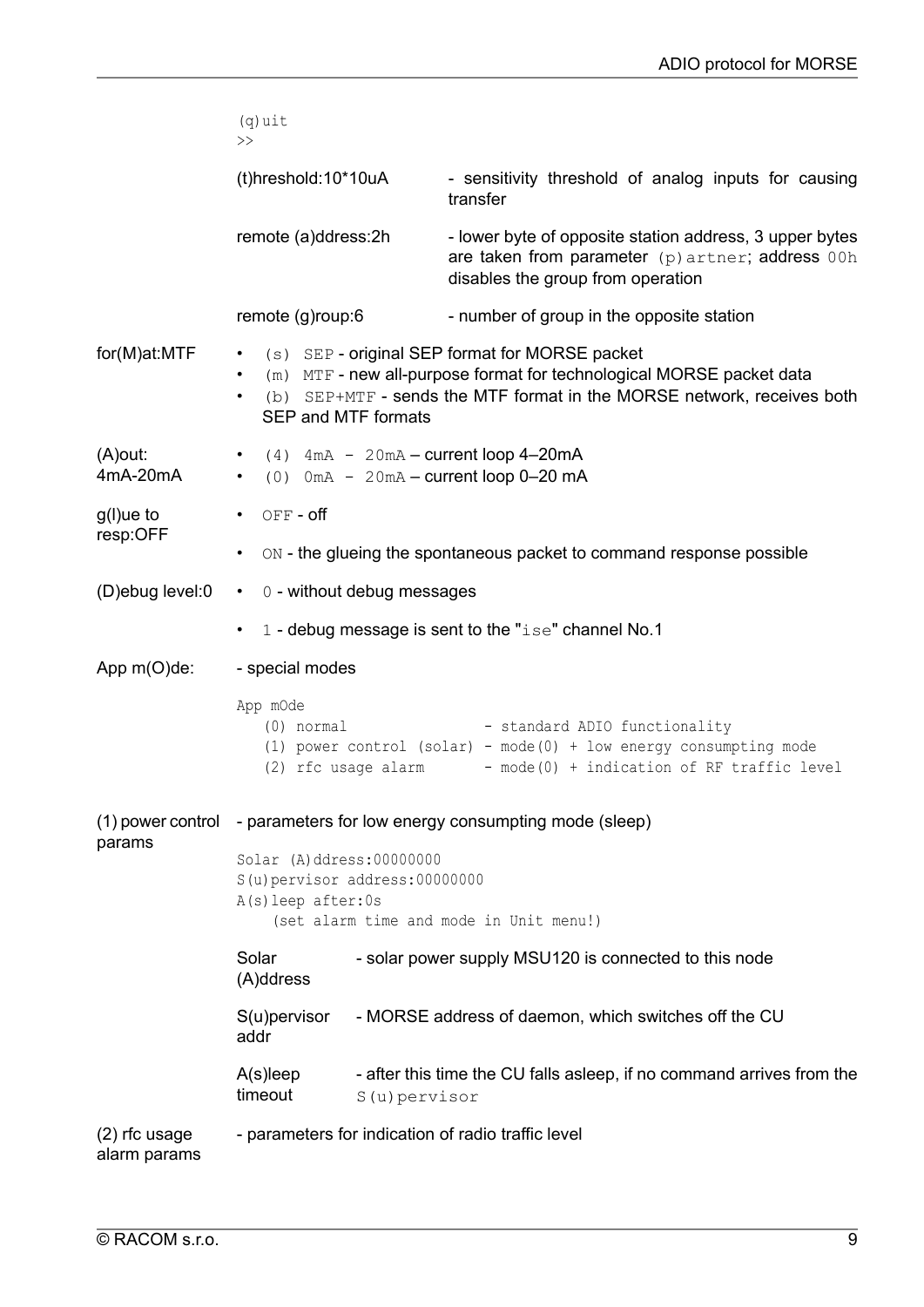Radio channel usage alarm: (drives DO0: alarm = negated initial value)

Ala(r)m refresh period:10s T(h)reshold:20% Noise (R)ss threshold:2

- Ala(r)m period 1–60sec in which the traffic is evaluated
- T(h)reshold the part of  $\text{Ala}(r)$ m period, when the radio signal is stronger then  $(R)$  ss threshold, e.g.  $20\%$
- $(R)$ ss level 1–10 describing how strong the RF signal must be to be evaluated, the scale according to " $\pm 1$ m" menu, see next table:

| 1  | -112 dBm              |
|----|-----------------------|
| 2  | -104 dBm              |
| 3  | -96 dBm               |
| 4  | -88 dBm               |
| 5  | -80 dBm               |
| 6  | -72 dBm               |
| 7  | -64 dBm               |
| 8  | -56 dBm               |
| 9  | $-48$ dBm             |
| 10 | stronger then -48 dBm |

Function description:

The time occupation of RFC channel by the sum TX, RX and RX noise level stronger than Rss threshold is evaluated with the period of e.g. 10 sec. If the load exceeds the time limit chosen, e.g. 20%, DO0 is negated from its initial state "init  $(d)$  igi outs value:".

(T)est menu This menu allows you to set up values of digital and analog outputs and read the state of channels.

```
Test:
Set digi(O)ut Set (A)n out (G)et values
(q)uit
\rightarrow
```
The following help appears after pressing O or A:

```
use `O3' or `O0x03' to set digital outputs or
use `A(0|1) 2048' or `A(0|1) 0x800' or A(0|1)m19.3 to set analog output
use `G' to get actual measured values
\gt
```
Examples: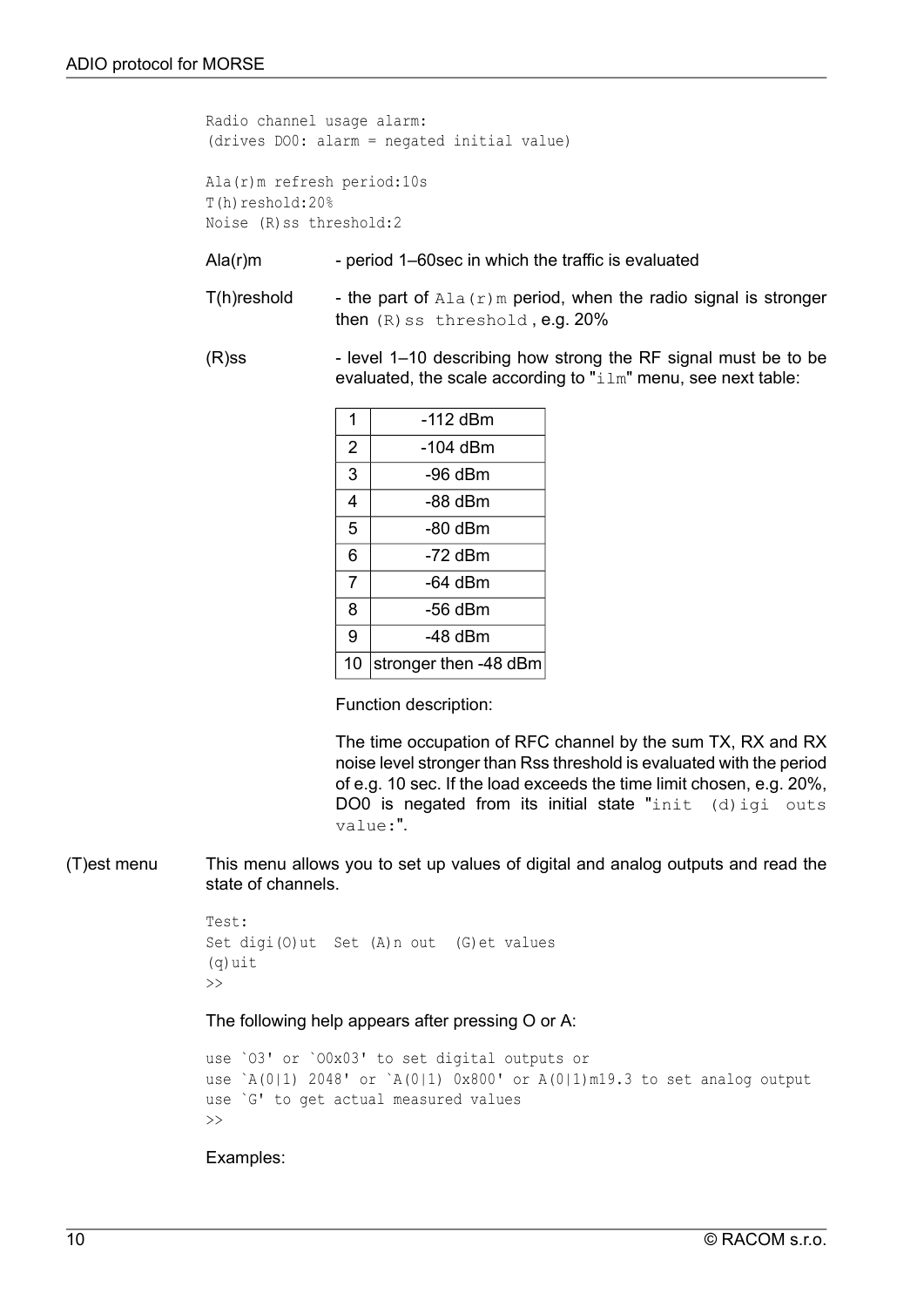We can switch on digital output DO1 using command:

>>O2

and set analog outputs AO0 to 7 mA and AO1 to 12.5mA:

>>A0 7000

>>A1 12500

We can read the resulting state using command "G":

```
\rightarrow>>ai0 6.983mA (1B47) ai1 12.450mA (30A2) ao0 7.000mA (1B58) ao1 12.500mA ►
(30D4)
di 0000/mask 0003 do 0002/mask 0003
\rightarrow
```
Item "do 0002/mask 0003" says that DO0=0, DO1=1. Mask 0003 reminds you that only the 2 LSBs are valid.

Inputs  $AIO$  and  $AII$  are connected here to outputs  $AOO$  and  $AOO$  using conductors.

#### (P)roduction **This menu is only designed for production purposes.**

menu

Pay particular attention in menu (P) roduction, "GPe  $0pdP$ ", which is used to set calibration constants. Safe commands in this menu are "G" or "E", which are used to read calibration constants or the serial numbers.

The conversion between the I/O value (0 - 20 000 µA) and the A/D converter value  $(0 - FFF)$  is done according to the following formula

 $I/O$  value[uA] = k x A/D value[bit] + q

Calibration constants  $k, q$  are computed and set in the Production menu.

This menu is only designed for production purposes, where the constants are set to the correct values. Before working in the Production menu we recommend reading the constants using command " $(G)$ et" and making a note of them.

```
Production:
BEWARE! Changes calibration constants!
Calibrate analog.i(N)put (S)et output Calibrate analog o(U)utput
(G)et cal.constants Write (I)np cal.constants Write (O)ut cal.constants
G(E)t pid (R)ead eeprom Set (P)id
(q)uit
\rightarrow
```
Menu options:

(G)et cal.constants - reading calibration constants: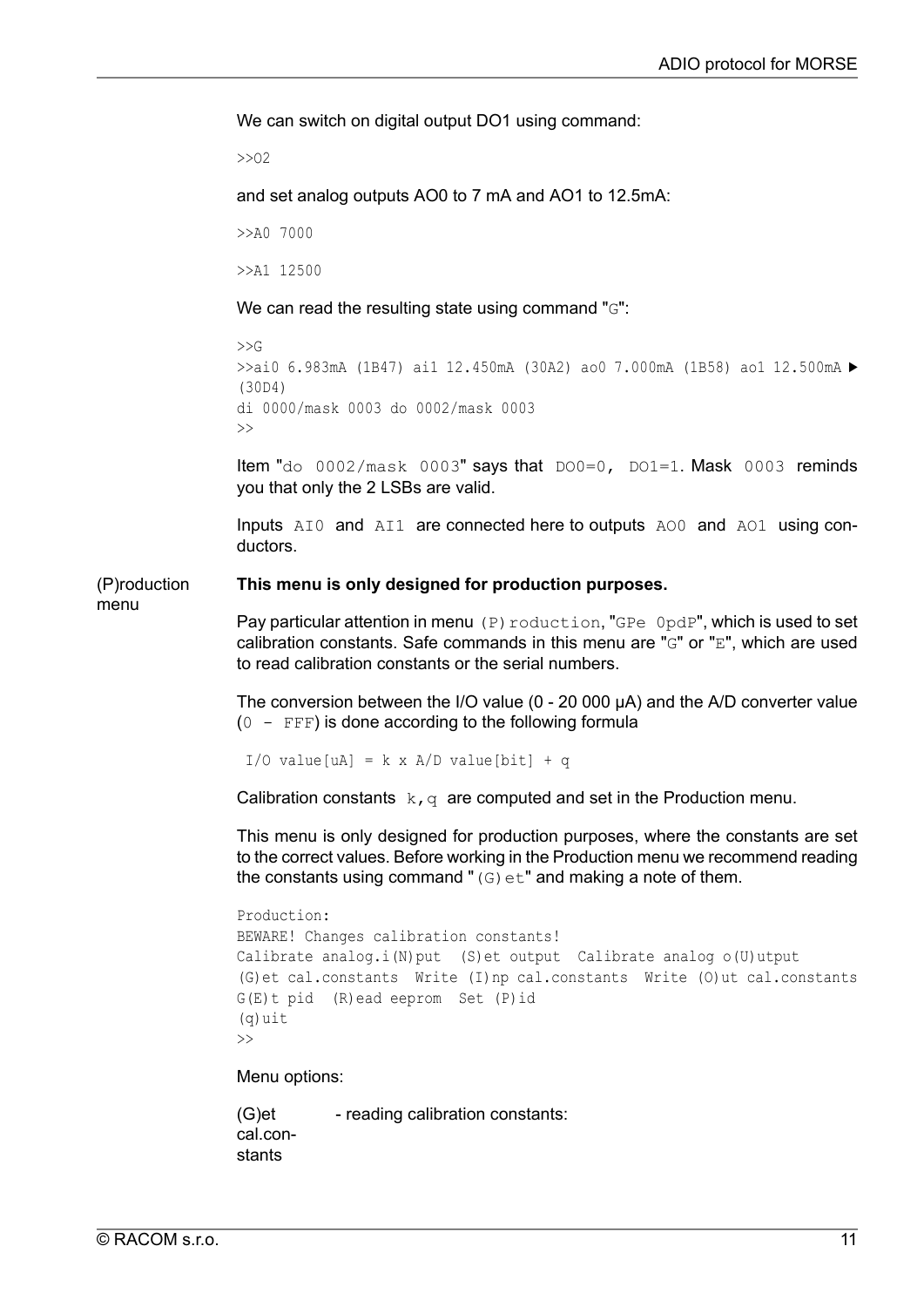|                                   | >>G                                                                                                                                         |  |  |  |  |  |  |  |
|-----------------------------------|---------------------------------------------------------------------------------------------------------------------------------------------|--|--|--|--|--|--|--|
|                                   | ai calib.const k0 0518 q0 FFED k1 0519 q1 FFEA<br>ao calib.const k0 0308 q0 FFFE k1 0305 q1 FFFE                                            |  |  |  |  |  |  |  |
| Write (I)np<br>cal.con-<br>stants |                                                                                                                                             |  |  |  |  |  |  |  |
| cal.con-                          | Write (O)ut - sets calibration constants, e.g. "ai calib.const k0 0518 q0<br>FFED" can be set using command:                                |  |  |  |  |  |  |  |
| stants                            | IO 0x0518 0xFFED                                                                                                                            |  |  |  |  |  |  |  |
|                                   | If we set default constants, A/D converter values will then be used<br>without conversion, e.g.:                                            |  |  |  |  |  |  |  |
|                                   | 11 0x0100 0<br>- for analog input 1                                                                                                         |  |  |  |  |  |  |  |
|                                   | O1 0x1000 0 - for analog output 1                                                                                                           |  |  |  |  |  |  |  |
| Calibrate                         | - computation and setting of input calibration constants:                                                                                   |  |  |  |  |  |  |  |
| ana-<br>$log.i(N)$ put            | First we apply an input current of 4mA to AI1 and write:                                                                                    |  |  |  |  |  |  |  |
|                                   | N1 4 Enter<br>OFAO Cal.const set to default!                                                                                                |  |  |  |  |  |  |  |
|                                   | if this message does not appear, repeat " $N1$ 4"                                                                                           |  |  |  |  |  |  |  |
|                                   | >>resp: written x0 OFA0 y0 0315                                                                                                             |  |  |  |  |  |  |  |
|                                   | $0x0FA0=4000dec$ , 0x0315=value of A/D converter                                                                                            |  |  |  |  |  |  |  |
|                                   | Now we apply the second known current (here 19.95 mA) to AI1                                                                                |  |  |  |  |  |  |  |
|                                   | $>>N1$ 19.95<br>4 DE D                                                                                                                      |  |  |  |  |  |  |  |
|                                   | $>>x1$ 4DED $y1$ 0F4D                                                                                                                       |  |  |  |  |  |  |  |
|                                   | $0x4$ DED=19950dec, 0x0F4D=value of A/D converter                                                                                           |  |  |  |  |  |  |  |
|                                   | Computed cal.const k0 5.098785(0519) q0 -22.941496(FFEA)                                                                                    |  |  |  |  |  |  |  |
|                                   | computed constants                                                                                                                          |  |  |  |  |  |  |  |
|                                   | Relationships: $k = 5.098 \times 256 = 1305$ dec = 0519hex, q= -22dec =<br><b>FFEAhex</b><br>Enter calibration constants for AI1 to memory: |  |  |  |  |  |  |  |
|                                   | >>11<br>0519 FFEA<br>>>resp: written<br>$\gt$                                                                                               |  |  |  |  |  |  |  |
|                                   | Check result:                                                                                                                               |  |  |  |  |  |  |  |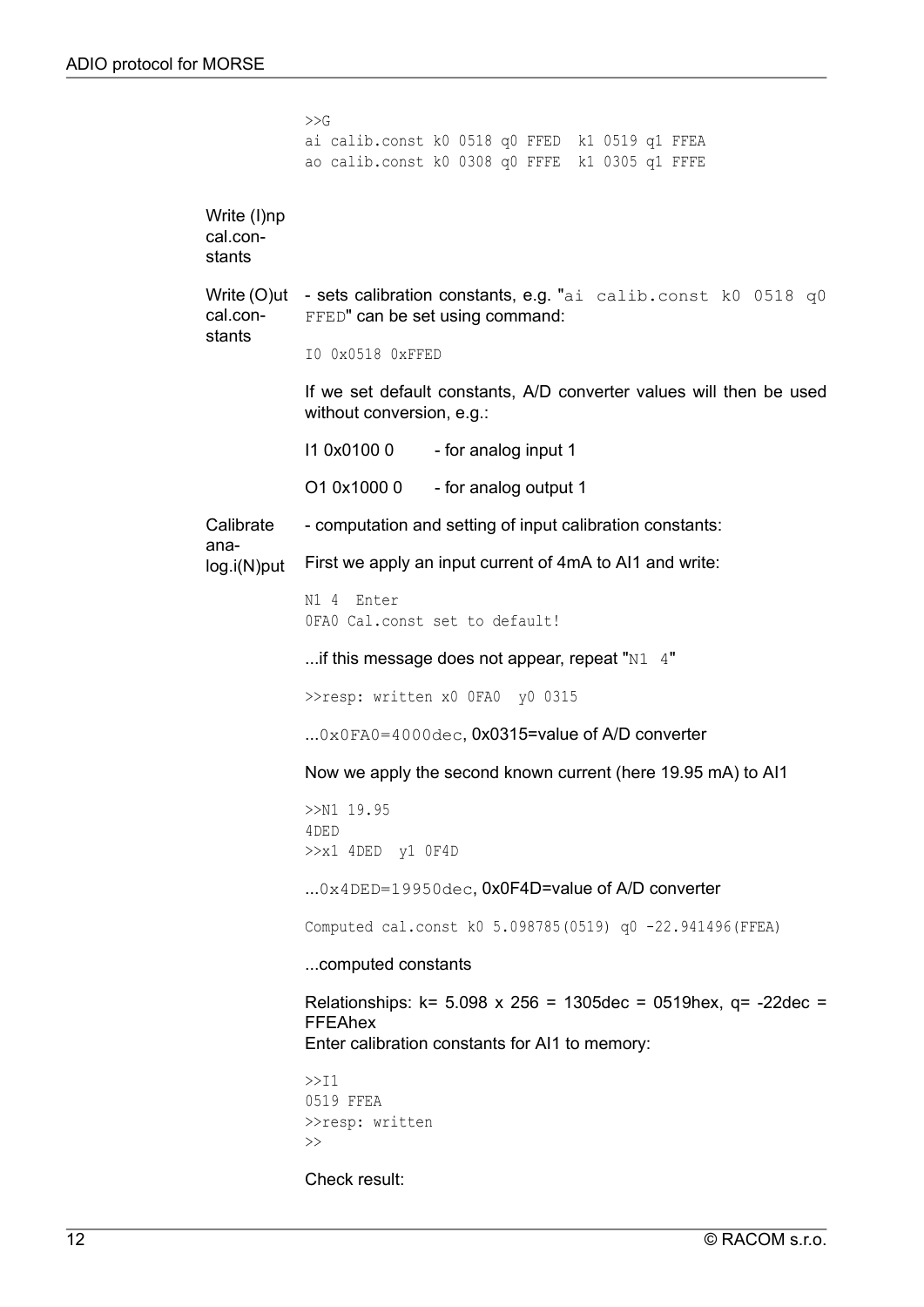```
>>Gai calib.const k0 0518 q0 FFED k1 0519 q1 FFEA
            ao calib.const k0 0308 q0 FFFE k1 0305 q1 FFFE
(S)et out-
put
            - setting output calibration constants:
(S)et out-
put Calib-
            Set first output current to AO1:
rate analog \rightarrow >S1 4
            0333 Cal.const set to default!
            >>resp: written resp: written
o(U)utput
            Measure actual current (here 4.35 mA) and write:
            >>U1 4.35
            x0 0333 y0 10FD
            ...0x0333=value of A/D converter, 0x10FD=4350dec
            Set the second current value:
            >>S1 18
            0E65
            >>resp: written
            Measure the actual current (19.52 mA) and write:
            >>U1 19.52
            x1 0E65 y1 4C3F
            ...0x0E65=value of A/D converter, 0x4C3F=19520dec
            Computed cal.const k1 0.188926(0305) q1 -2.637047(FFFE)
            Relationships: k= 0.1889 x 4096 = 773dec = 0305hex, q= -2dec = FF-
            FEhex
            Enter calibration constants for AO1 to memory:
            >>O1
            0305 FFFE
            >>resp: written
            \rightarrowCheck the result:
            >>Gai calib.const k0 0518 q0 FFED k1 0519 q1 FFEA
            ao calib.const k0 0308 q0 FFFE k1 0305 q1 FFFE
G(E)t pid - reading the production number
```